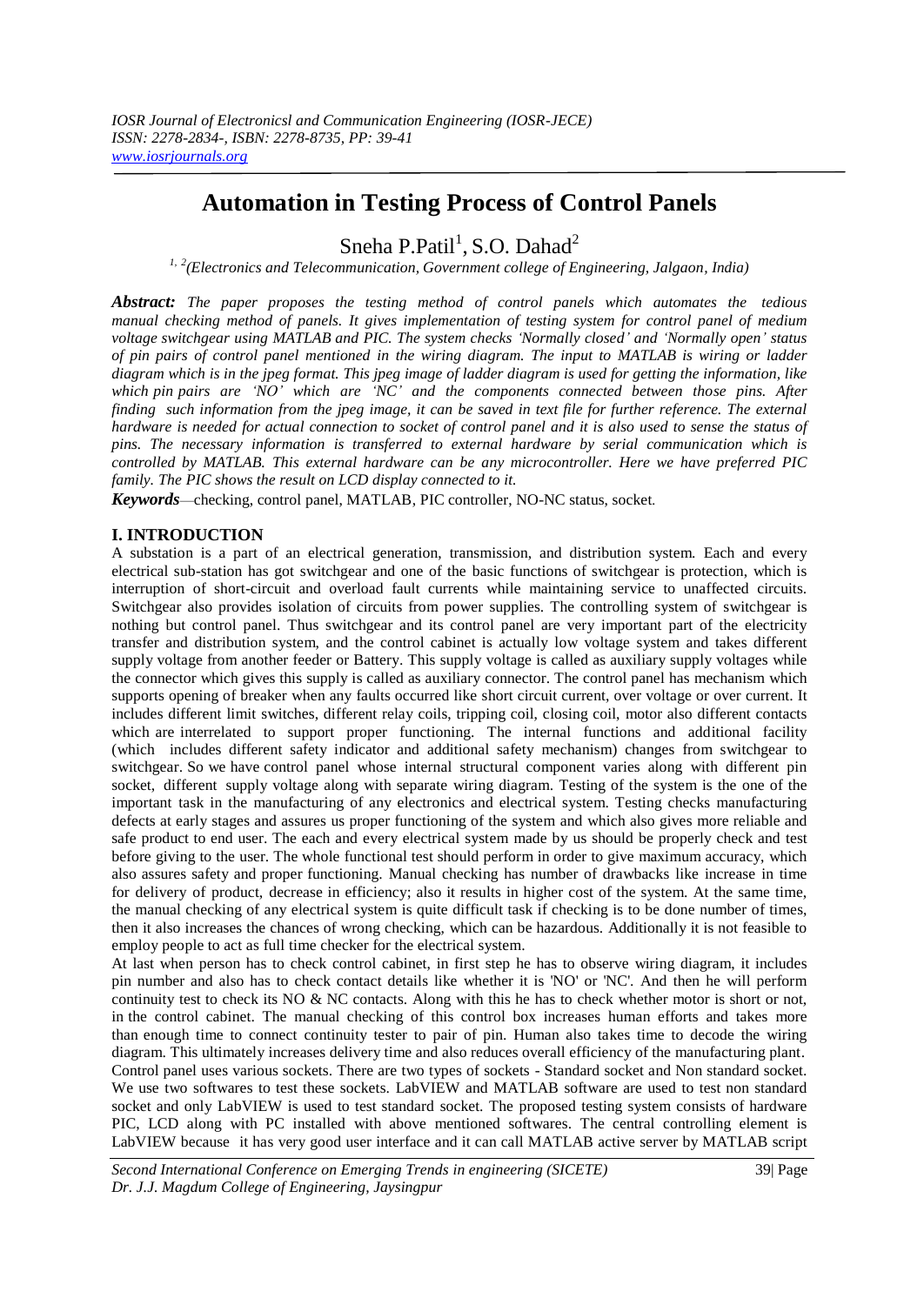which is necessary to scan wiring diagram in case of non standard socket. The non standard socket varies in various terms like its pin number, control voltage, component placement and so on. This variation in the control panel requires decoding of wiring diagram, which is done by using image processing toolbox of MATLAB. LabVIEW gives path of input file to MATLAB active server for scanning purpose. During scanning process of wiring diagram, MATLAB detects various components and connection between different pin pairs from equivalent symbols mentioned in wiring diagram. Later necessary information like pin number is transferred to PIC via serial communication by MATLAB. The PIC then checks actual status of control panel and displays output on LCD display.

The standard socket on control panel is tested using LabVIEW and DAQ hardware. The standard socket is 64 pins socket with universal wiring diagram irrespective of its manufacturer. The 5V DC signal is written on the group of channels which are connected to pins of standard socket. Then signals are obtained from predefined channels. In case of normally closed contact testing, if there is well connected normally closed contact, system will get 5V DC signal and in faulty case no such signal will be available. Exactly opposite case occurs for normally open contact testing.

# **II. ALGORITHM**

The MATLAB processing algorithm is divided in to nine steps as follows and which may be implemented in MATLAB2010a.

1.1 Image conversion

The first step is transfer of image to MATLAB root directory. If image is RGB image it is converted first to gray scale image, which is further converted to binary image based on threshold calculated from gray scale image. Then image is resized to fixed dimension.

## 1.2 Crop image

The wiring diagram which is in jpeg (RGB) format contains fixed outer box which contains customer name , designer name and other design number which is to be separated from main image. The rectangular outer image part is extracted in this step, and its dimension find out by image histogram. The higher three lines in histogram gives area of outer box. [1][2]

## 1.3 Segmentation

The binary image is now segmented into different regions. This segmentation is done on the basis of histogram calculated; also lines in the image are detected. Both parameter lines and histogram are used for segmentation. The central area which has connection lines and contact representation is separated from image, hence forth it is called as connection area. [1][3]

1.4 Character localization

Characters and number are then separated from segmented regions which are then transferred to OCR (optical character recognition) one by one. [4][3]

## 1.5 Line Detection

Lines are detected in the image by hough transform, the longest line is found out by from that group of lines,[1] which are very necessary to detect which switch are responsible for operation of pin pair e.g. Test / service indicator switch and motor cut off switch.

1.6 Optical character recognization (OCR)

There are many methods for character recognization. The most commonly used methods are [1][5]

1. Character recognization by using neural network

2. Optical character recognition

The OCR technique is used in order to recognize different digits. This approach is based on pattern recognisition principles. The system of OCR engine is based on the template matching algorithm. The shapes identified as possible characters in the previous steps of the process are binaries and scaled to match the size of the templates in database. Each shape is compared with all the characters in the database by template matching and best match among them is selected. The commonly used techniques for the optical character recognisition are

1) Distance measurement

2) Template matching using correlation

3) Template using inner product correlation [1][5]. Here we are using OCR by template matching using correlation technique. Figure 1 shows algorithm in detail.

## 1.7 Symbol Detection

The symbol detection is an important step .It detects pin pair in which special components like motor, tripping and closing coil are connected. This are detected from the binary image based on peculiar properties of their symbols. For motor"s symbol roundness of each closed symbol is found out and later it is compared with threshold value given to it. This pin pairs are only checked for short circuit.